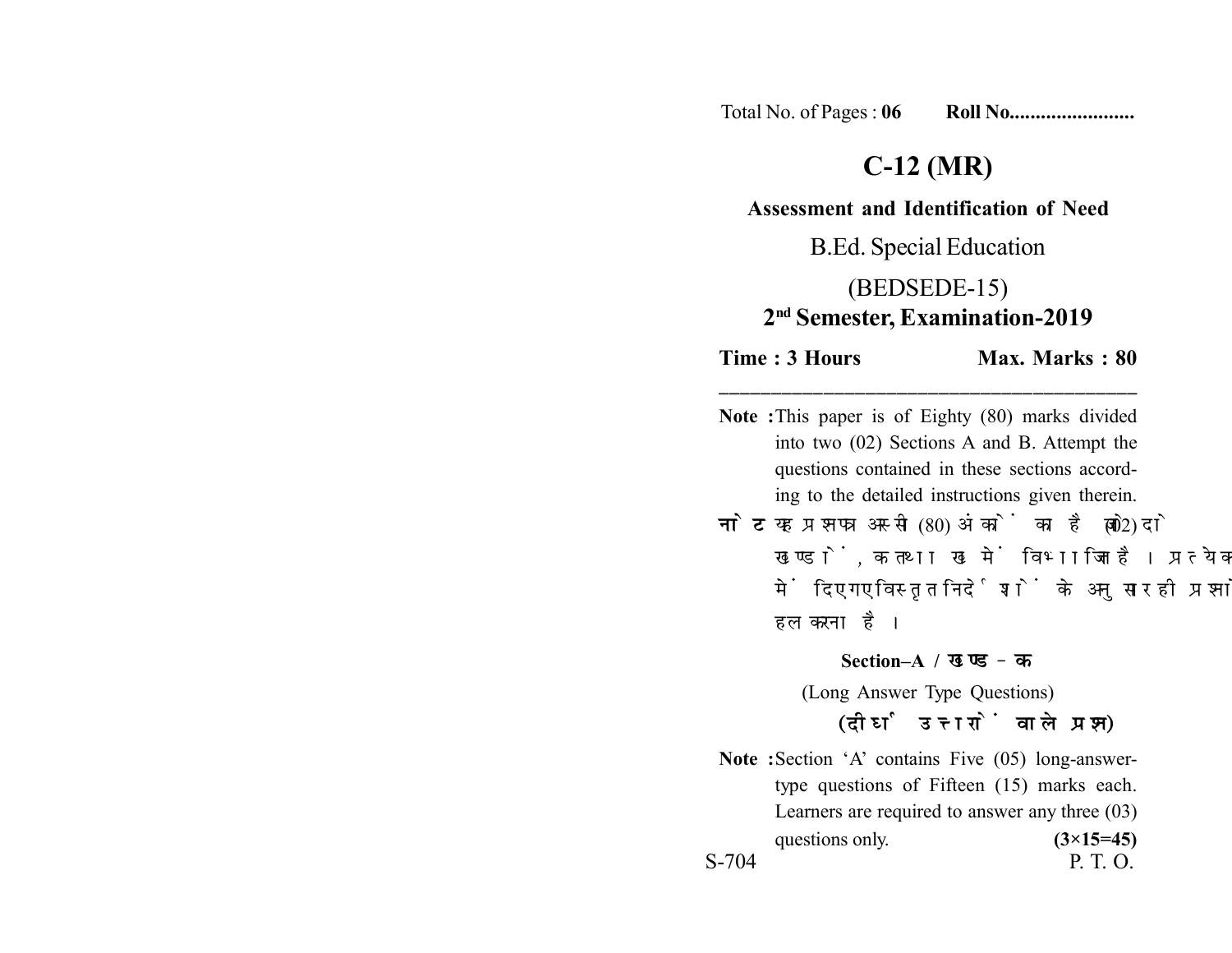3

मनोसामाजिक आवश्यकताओं की महत्व एवं परिवार में इनके आंकलन की उचित उदाहरणों सहित चर्चा कोजिएि।

5. Explain concept of assessment with examples.

आंकलन की अवधारणा की उदाहरण सहित स्पष्ट कोजिए।

#### **Section–B /**

(Short-Answer-Type Questions)/(लघु उत्तरों वाले प्रश्न)

- **Note :**Section 'B' contains Eight (08) short-answertype questions of Seven (07) marks each. Learners are required to answer any Five (05) questions only. **(5×7=35)**
- नोट: खण्ड'ख' में आठ (08) लघु उत्तरों वाले प्रश्न दिये गये हैं, प्रत्येक प्रश्न के लिए सात (07) अंक निर्धारित हैं। शिक्षार्थियों को इनमें से केवल पाँच **(05) प्रश्नों के उत्तर देने हैं।**
- 1. How you can prevent intellectual disability? आप बौद्धिक विकलांगता की रोकथाम कैसे कर सकते है?

S-704 P. T. O. S-704

- 2. Discuss psychological classification of intellectual disability. बौद्धिक विकलांगता के मनोवैज्ञानिक वर्गीकरण की चर्चा कीजिए।
- 3. Write the purpose of ICF. आई॰ सी॰ एफ॰ का उददेश्य लिखिए।
- 4. Write short note on NRT. एन॰ आर॰ टी॰ पर लघु टिपपणी लिखिए।
- 5. Write short note on transition from school to work. स्कूल के कार्य के बीच बदलाव पर लघु टिप्पणी लिखिए।
- 6. Explain identification of needs. आवश्यकताओं की पहचान को स्पष्ट कीजिए।
- 7. Write the postnatal causes of intellectual disability.